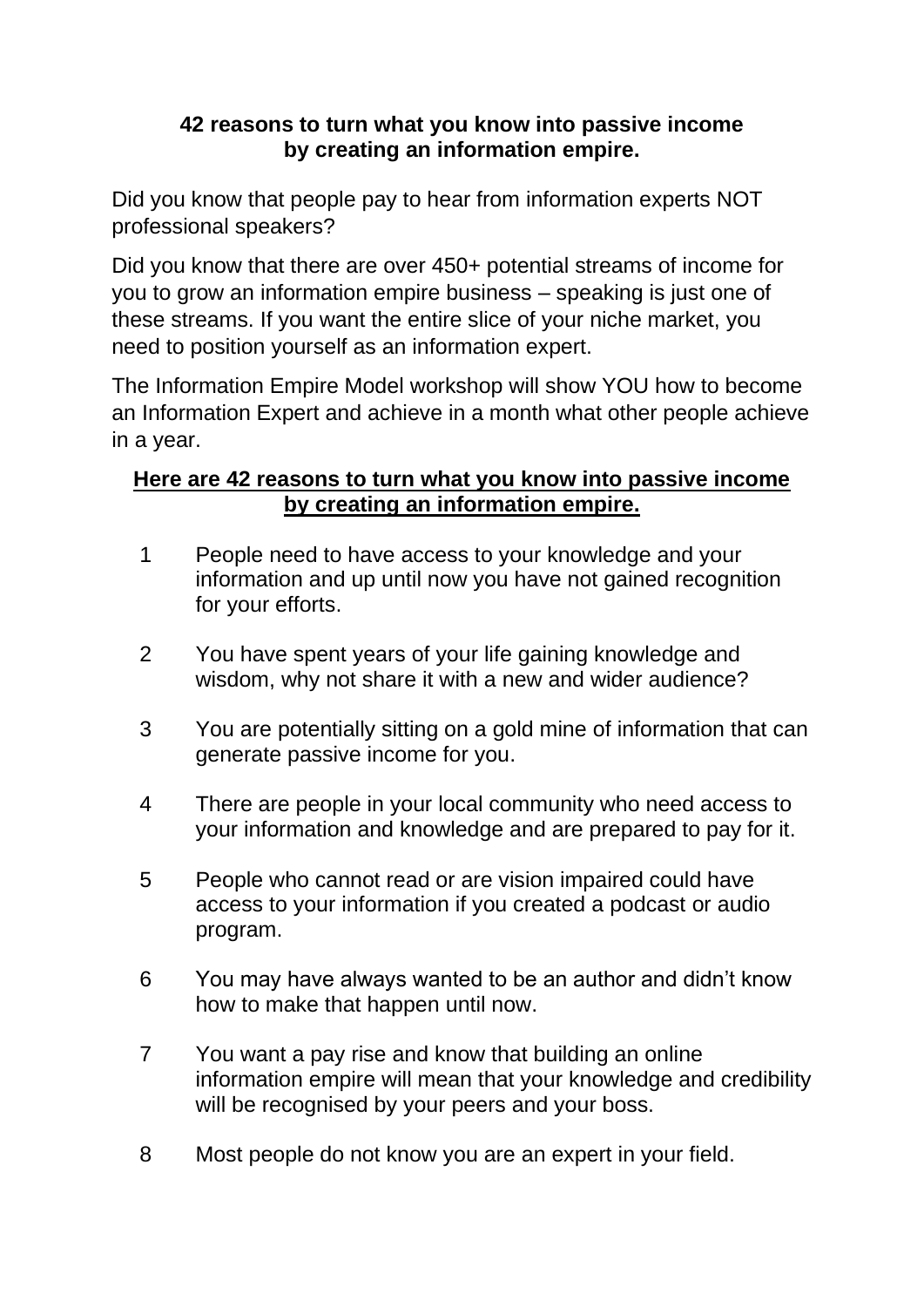- 9 Outside of your peer network, there are potentially thousands of people who would like access to your information and are prepared to pay for it.
- 10 Creating online passive income streams will take pressure off your current financial situation.
- 11 You understand that an online passive income stream can make money for you while you are sleeping.
- 12 You love your day job; however, it is your passions outside of work that you can write or speak about.
- 13 You and thousands of other people locally, nationally and internationally are also passionate about your interest and will pay for additional knowledge.
- 14 Unconvinced? How many online eBooks, iTunes or podcasts have you bought in the last twelve months, without thinking twice about the purchase?
- 15 Do you believe that there are many other people who would also pay for new and or customised information for your special interest?
- 16 You regularly buy lotto tickets in the hope that you will win a prize, not realising that you have information and wisdom that people would pay for.
- 17 If you didn't want to write a business book (average size 25,000 words, 150 pages) you could write 5,000 words and find other people to write the remaining 20,000 words. And those additional authors could pay for the opportunity to be in a book with you
- 18 You have always wanted to be an author and didn't realise how easy it was to crack the book writing/self-publishing code.
- 19 The barriers to entry for online resources for sale has never been lower.
- 20 You would like to build a media profile in 2020 with a view to creating your own television pilot down the track.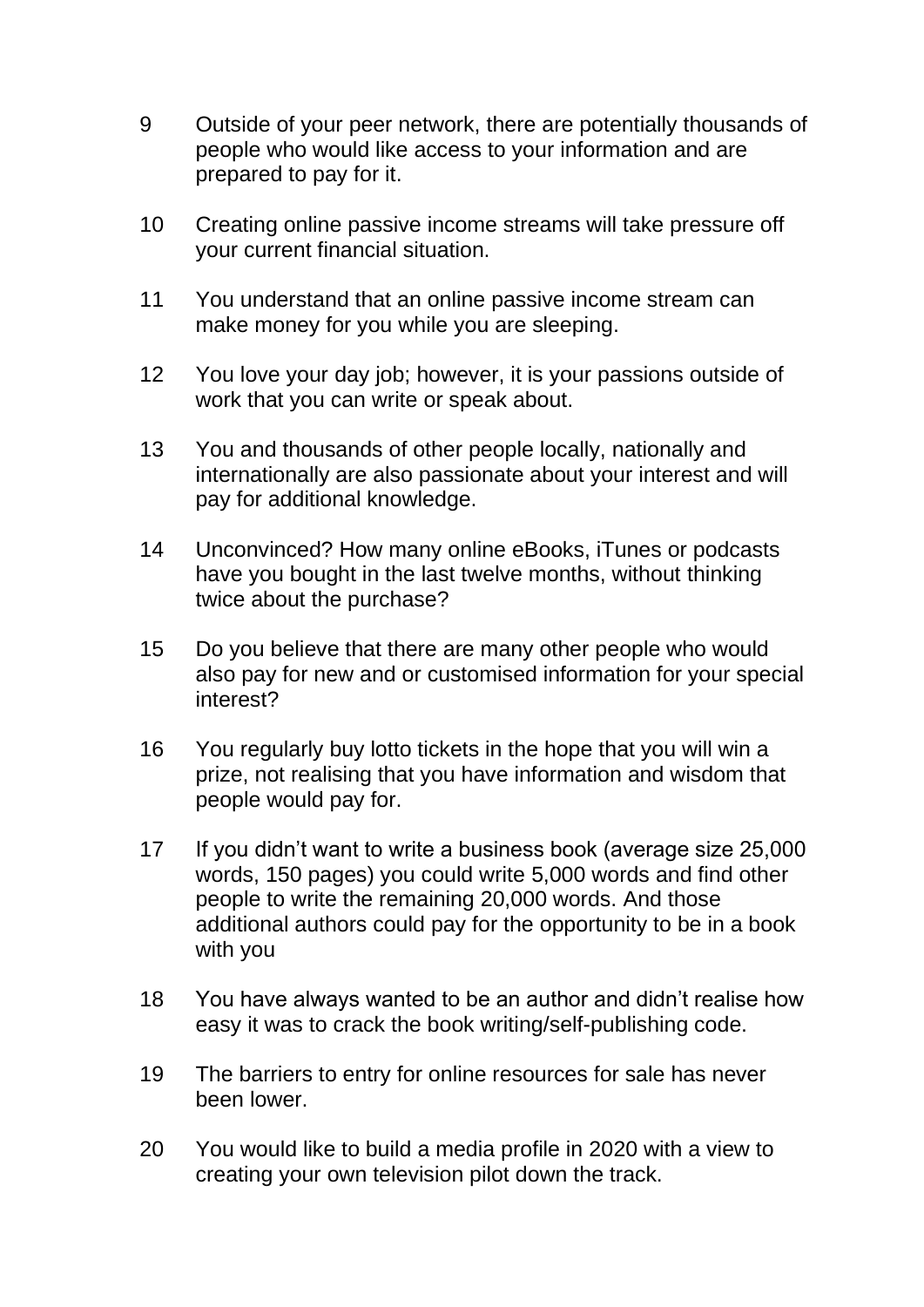- 21 As a consultant in a competitive market, you know several of your competitors have a wider profile than you do, and you would like to change that in 2020.
- 22 Technology has disrupted the online resources market and made it easier than ever to become an online entrepreneur.
- 23 You would like to increase your income significantly in 2020 and beyond.
- 24 You are regularly invited to write articles for magazines and newspapers and currently do not receive money for this.
- 25 You have been invited to speak at your industry conference and would love to be able to share an eBook/book with the audience.
- 26 Your child has a unique medical condition and have spent thousands of dollars and hundreds of hours of your time researching solutions. You have tried many, some have worked, some not so much. You want to share your information with other parents in similar situations – an online resource is the perfect vehicle to do this.
- 27 You regularly contribute posts to LinkedIn and would love to share those posts with a broader market.
- 28 You are a consultant and know that you are missing out on business opportunities because your direct competitors are authors.
- 29 You have created many training programs and workbooks for in house training over the years but have never previously seen the possibility of turning these programs into books, webinars or podcasts.
- 30 Currently there is a competitor of yours appearing regularly in the media and you know their information is often inaccurate and not leading edge, like yours is. You are in fact the expert in this area, but no one knows about you - yet.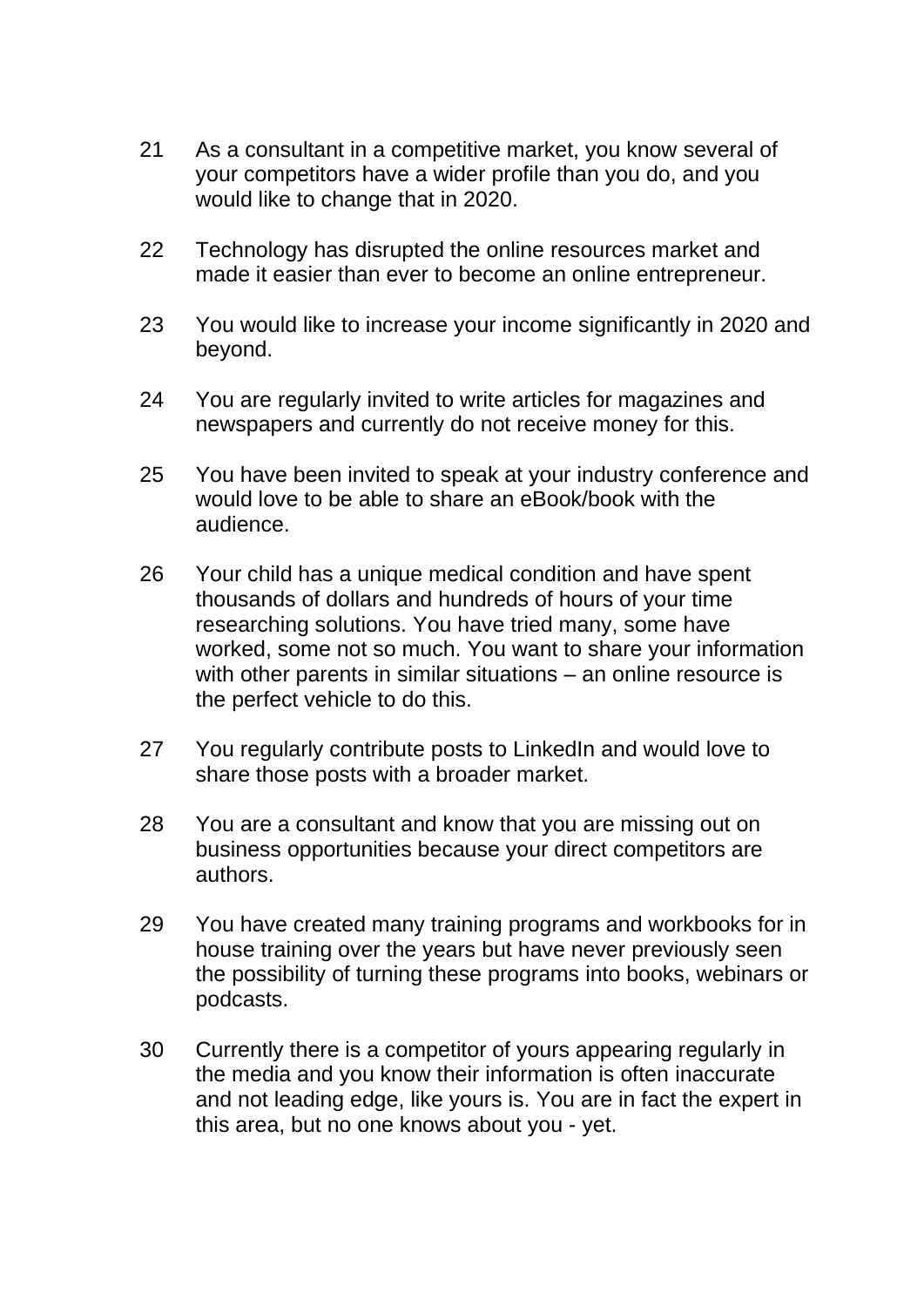- 31 You would like to create work in another country and building your profile internationally via creating online resources will help you do that.
- 32 You already have a stack of articles written or have even written a book and realise now that there is the potential to have those resources translated – either jointly with someone who could do the translation for you and become your co-author or with you as the sole author.
- 33 Through having your resources translated into other languages, you have the potential to increase your passive income.
- 34 As a parent you have identified there is a niche in children's market and you have created resources for your own children and would like to expand the distribution of that resource nationally and potentially internationally.
- 35 You have special dietary needs and out of frustration have created your own cookbook and do's and don'ts, you realise there are thousands of people internationally and nationally with similar dietary needs, who would benefit from your knowledge. It's time for you to share that information.
- 36 You are a gifted song writer and realise now that you can share your wisdom and the methods you use when you write songs and create online resources for other budding song writers to purchase.
- 37 You regularly attend events and conferences where things are often disorganised and chaotic. You have created a template to take the pressure off event organisers and would like to share it as an online resource.
- 38 Last year you got married and it ended up costing you way more than expected. You have written an eBook about your experience and how other brides can save money, time and energy on their wedding day.
- 39 Regularly when you do a Google search, you click through to the Google AdWords and purchase the resource that provides a solution to your problem/situation/query.